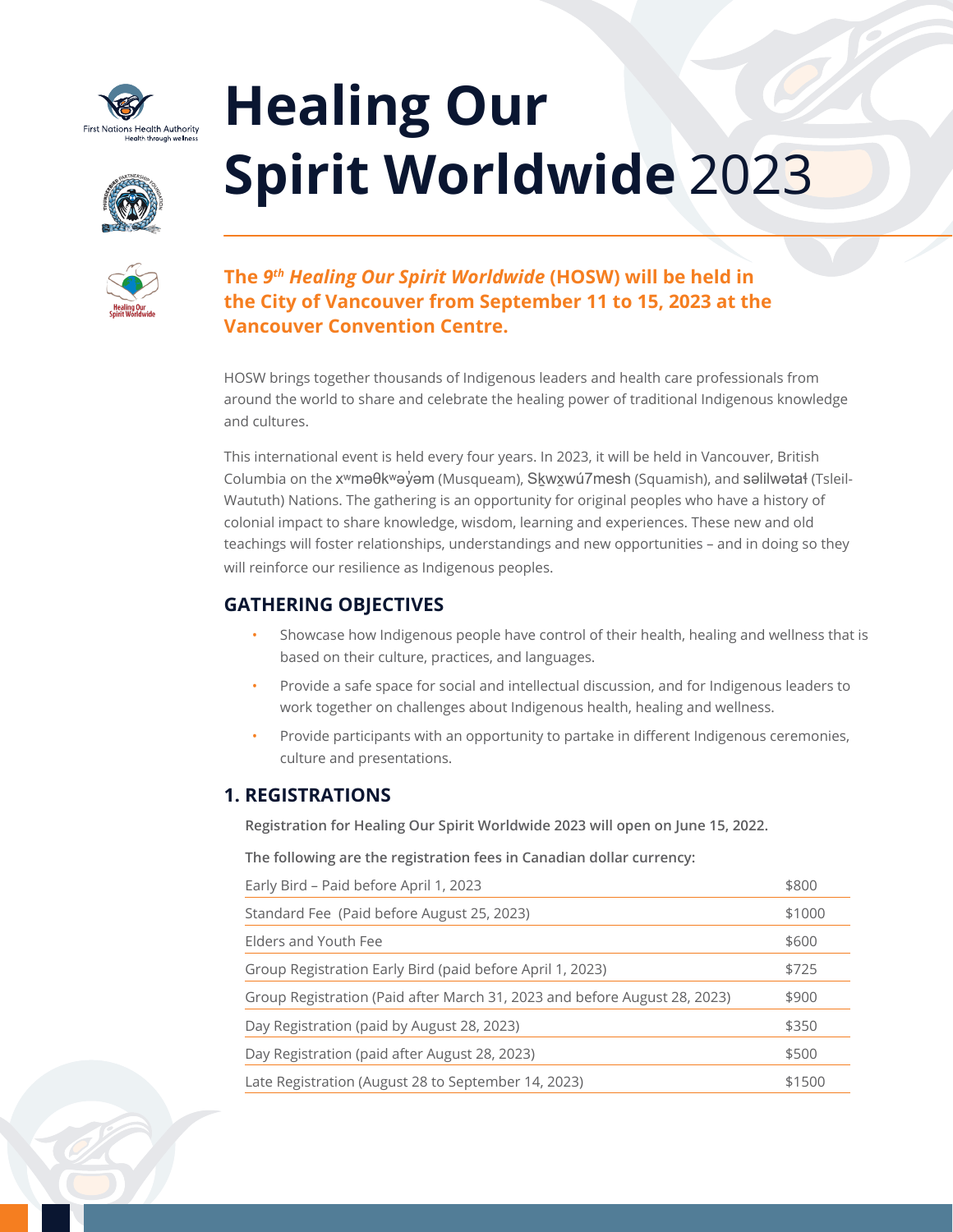## **2. ABSTRACTS**

**The call for submissions will open on June 15, 2022 for the following:** 

- **1. Workshops:** 55 minutes total 40-minute interactive presentation; 15 minutes for questions.
- **2. Oral Presentations:** 20 minutes total 15-minute presentation and 5 minutes for questions.
- **3. Poster Presentation:** Abstract represented in poster format.
- **4. Digital Poster Presentations:** Abstract presented in a 3-5 minute pre-recorded digital presentation.

#### **IMPORTANT DATES**

| Call for Abstract Submissions Opens: June 15, 2022 |                                   |
|----------------------------------------------------|-----------------------------------|
| <b>Call for Abstract Submissions Closes:</b>       | September 30, 2022 Midnight (PST) |
| <b>Notification of Acceptance:</b>                 | November 15, 2022                 |
| <b>Presenter Response:</b>                         | December 15, 2022                 |
|                                                    |                                   |

#### **STREAMS AND THEMES**

**Health and Wellness Streams**

- Celebrating Health and Wellness
- Indigenous Healing, Culture, Teachings and Wellness
- Health Innovation and Transformation
- Wellness and Healing Together A Trauma-Informed Approach
- Community Strengths and Resilience

### **Presentations will be based on a health and wellness stream and focus on one of the following themes:**

- Health Promotion, Prevention, Education and Awareness
- Research, Data, Information and Knowledge Exchange
- Program Development, Implementation and Evaluation
- Mental Health, Healing and Wellness
- Substance Use and Addictions
- Youth (16 to 29 years old)
- Elders (65 years old and over)

#### **HEALTH GOVERNANCE AND LEADERSHIP STREAM**

Presentations will focus on one of the following:

- Health Leadership
- Health Governance

Please watch our HOSW website for more information or contact us at [hosw@fnha.ca](mailto:hosw@fnha.ca)

The FNHA is hosting two logo contests, which are open to all Indigenous People living in Canada. One is for an overall logo for the Gathering, which is open to all age groups. We are also looking for youth artists for the development of logos for the banners that represent the different streams.